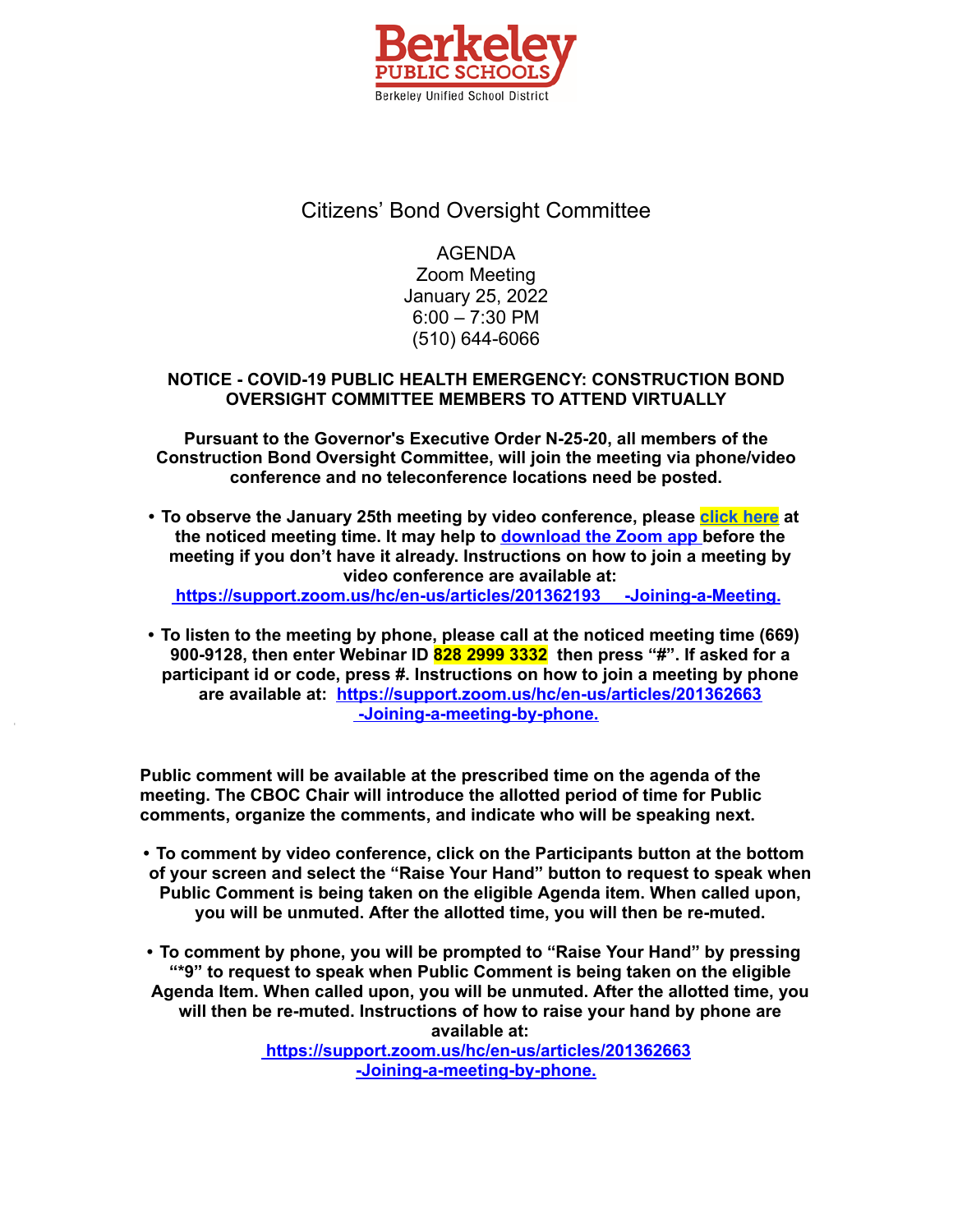

#### 1. **Procedural:** Roll Call:

| <b>Category</b>                                                                  | <b>Name</b>         | Term               | lEmail            |
|----------------------------------------------------------------------------------|---------------------|--------------------|-------------------|
| Business organization representing the<br>business community within the District | Sheryl Drinkwater   | December 2020-2022 | cboc@berkeley.net |
| Active Member in a Bona Fide Taxpayer's                                          |                     |                    |                   |
|                                                                                  | <b>Wade Skeels</b>  | December 2020-2022 | cboc@berkeley.net |
| Senior Citizens Organization                                                     | lCarla Schneiderman | December 2020-2022 | cboc@berkeley.net |
| Parent of child and an Active Member in a<br>Parent-Teacher Organization         | Ken Berland         | February 2021-2023 | cboc@berkeley.net |
| At-Large                                                                         | Alejandro Pimentel  | December 2020-2022 | cboc@berkeley.net |
| At-Large                                                                         | Damian Park         | December 2020-2022 | cboc@berkeley.net |
| Parent of Child enrolled in the District                                         | Vacant              |                    |                   |

| <b>Staff Present</b> | Organization                              | <b>Expertise</b>                         |
|----------------------|-------------------------------------------|------------------------------------------|
| Carol Pacheco        | <b>BUSD</b> - Assistant to Exec. Director | Administrative                           |
| Chanita Stevenson    | <b>BUSD</b> – Facilities Analyst          | Logistics & Finance                      |
| John Calise          | <b>BUSD – Executive Director</b>          | Supervisor of all Capital Projects       |
| Kelli Jurgenson      | <b>VPCS - Vice President</b>              | Principal in Charge of VPCS Team         |
| Prachi Amin          | VPCS - Program Manager                    | Lead Manager for Program Activities      |
| Chris Moreno         | <b>VPCS - Sr. Construction Manager</b>    | Lead Manager for Construction Activities |
| Cal Walsh            | VPCS - Program Admin.                     | Administrative                           |

### 2. **Action:** Approval of Agenda

- 3. **Procedural:** Public Comments on Non-Agenda items
	- At this time, members of the public may address the Committee regarding a matter of public interest not appearing on the agenda. No action may be taken on comments of off-agenda items unless specifically authorized by law.
	- If the speaker wishes to address the committee on an item on the agenda, time will be provided before that item. Each speaker will be allowed up to a maximum of two minutes (or less at the discretion of the Chair).
- 4. Action: Approval of Meeting Minutes from: November 9 and December 14, 2021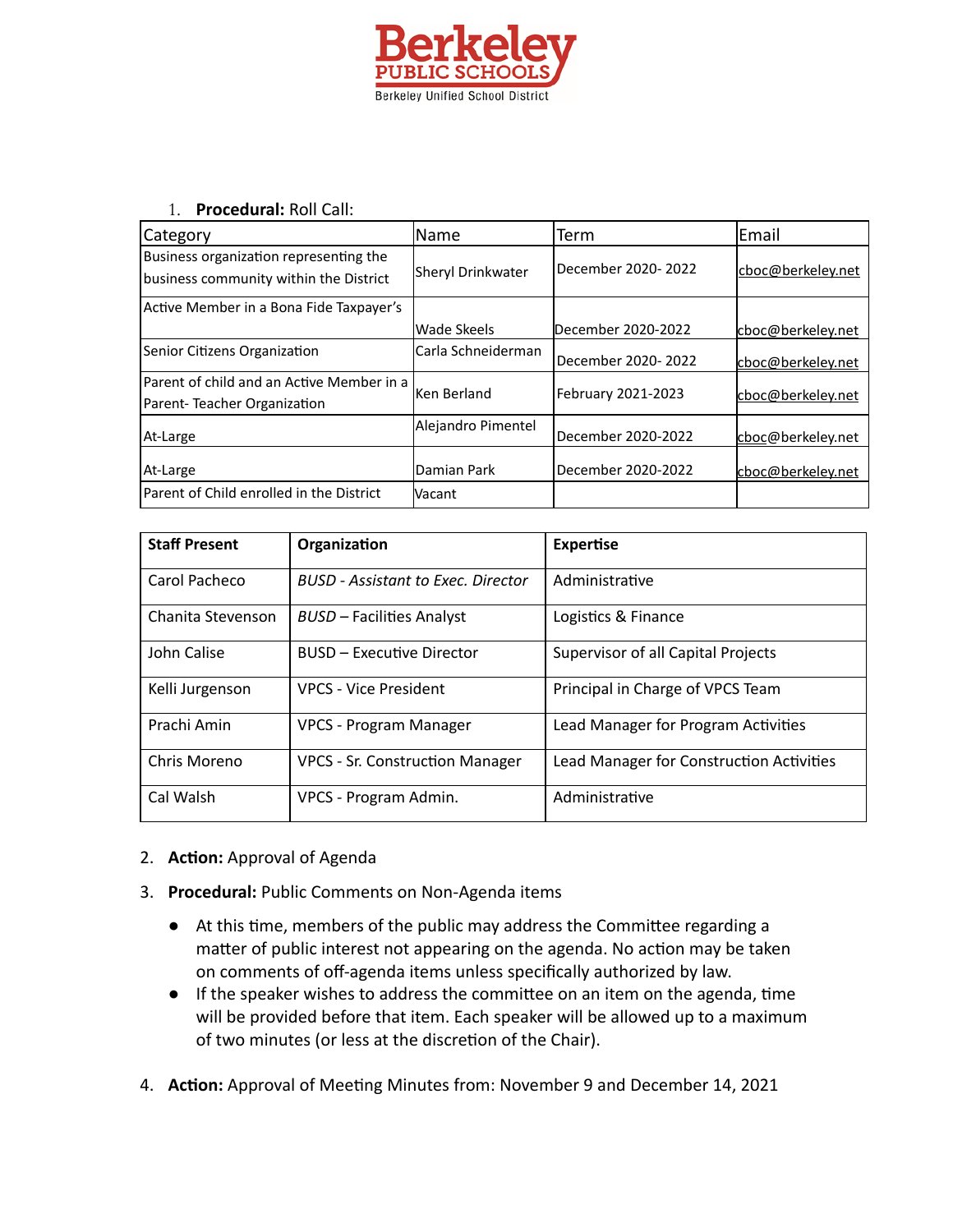

- 5. Discussion: Committee Comments/Discussion of Updated By-Laws by DWK (legal counsel)
	- a. Review of By-Laws and suggested changes
		- i. Section 17: Duties of the Chair/Secretary finalize duties
	- b. Presentation and Follow-up Discussion
		- i. Suggested CBOC Guidelines, Draft 11-2-2021
		- ii. Policy regarding community inquiries by Member Schneiderman
- 6. **Action:** Process for adding items to the agenda
	- a. Review process leading up to this meeting and confirm the process moving forward.
- 7. **Information/ Discussion:** Staff Report by Van Pelt Construction Services
	- a. Financial Update: Measure G Projects in Planning and Current PCO Status
	- b. What Delivery Methods are used for each project currently underway, as per the presentation on 12/14/21
- 8. **Discussion:** Committee Comments
- 9. **Action:** Approval of Resolution 22-012 Proclaiming a Local Emergency, Ratifying the Proclamation of a State of Emergency by Governor Newsom Dated March 4, 2020, and Authorizing Remote Teleconference Meetings for the Period February 15, 2022 through March 15, 2022
- 10. Discussion: Next Meeting March 8, 2022 (Is there anything the CBOC would like to discuss at future meetings)
- **11. Adjournment**